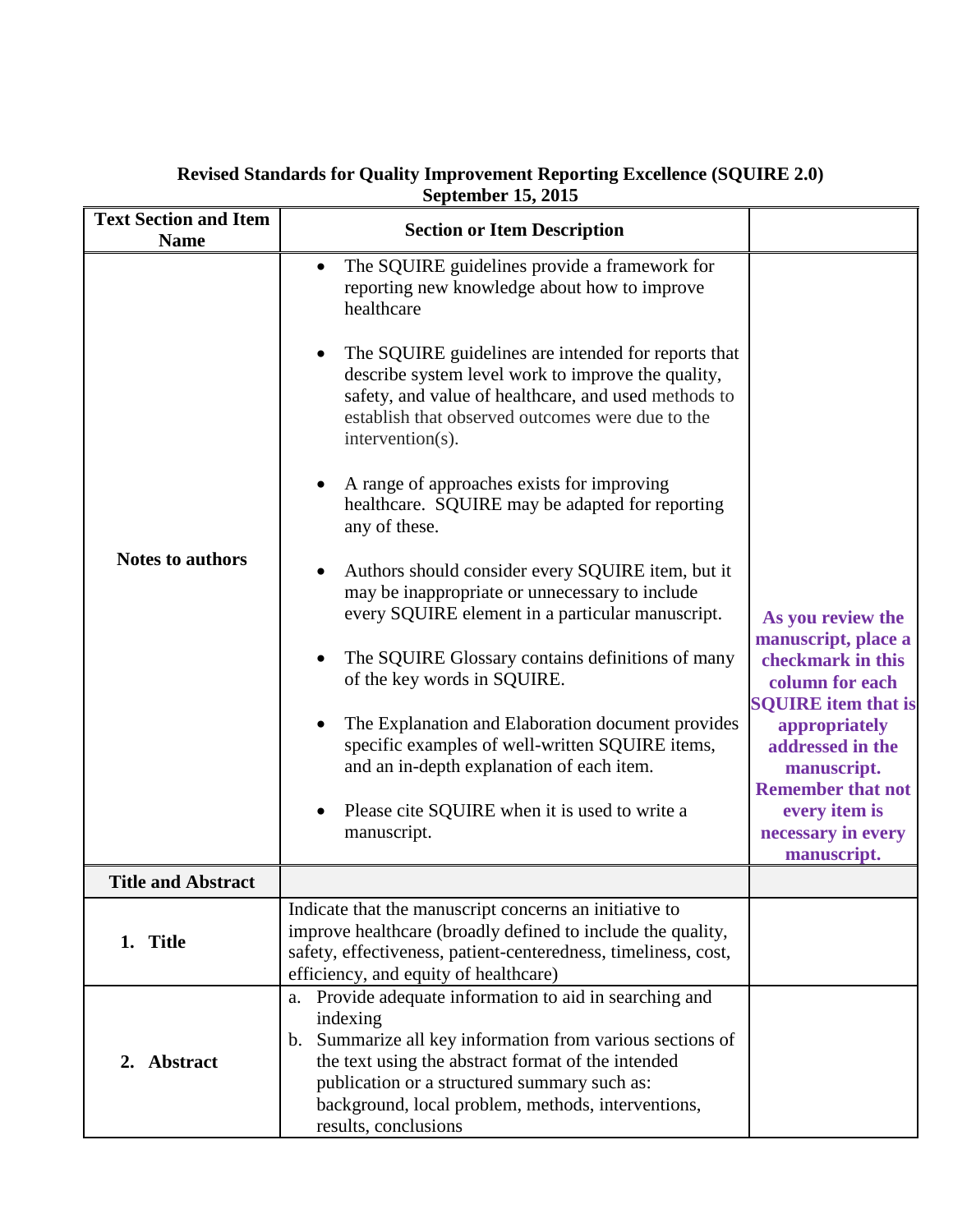| <b>Introduction</b>                  | Why did you start?                                                                                                                                                                                                                                                                                                                                                                                                                                      |  |
|--------------------------------------|---------------------------------------------------------------------------------------------------------------------------------------------------------------------------------------------------------------------------------------------------------------------------------------------------------------------------------------------------------------------------------------------------------------------------------------------------------|--|
| 3. Problem<br><b>Description</b>     | Nature and significance of the local problem                                                                                                                                                                                                                                                                                                                                                                                                            |  |
| 4. Available<br>knowledge            | Summary of what is currently known about the problem,<br>including relevant previous studies                                                                                                                                                                                                                                                                                                                                                            |  |
| 5. Rationale                         | Informal or formal frameworks, models, concepts, and/or<br>theories used to explain the problem, any reasons or<br>assumptions that were used to develop the intervention(s),<br>and reasons why the intervention(s) was expected to work                                                                                                                                                                                                               |  |
| 6. Specific aims                     | Purpose of the project and of this report                                                                                                                                                                                                                                                                                                                                                                                                               |  |
| <b>Methods</b>                       | What did you do?                                                                                                                                                                                                                                                                                                                                                                                                                                        |  |
| <b>Context</b><br>7.                 | Contextual elements considered important at the outset of<br>introducing the intervention(s)                                                                                                                                                                                                                                                                                                                                                            |  |
| 8. Intervention(s)                   | Description of the intervention(s) in sufficient detail that<br>a.<br>others could reproduce it<br>Specifics of the team involved in the work<br>$\mathbf{b}$ .                                                                                                                                                                                                                                                                                         |  |
| 9. Study of the<br>Intervention(s)   | Approach chosen for assessing the impact of the<br>a.<br>intervention(s)<br>Approach used to establish whether the observed<br>b.<br>outcomes were due to the intervention(s)                                                                                                                                                                                                                                                                           |  |
| 10. Measures                         | Measures chosen for studying processes and outcomes<br>a.<br>of the intervention(s), including rationale for choosing<br>them, their operational definitions, and their validity and<br>reliability<br>Description of the approach to the ongoing assessment<br>$\mathbf{b}$ .<br>of contextual elements that contributed to the success,<br>failure, efficiency, and cost<br>Methods employed for assessing completeness and<br>c.<br>accuracy of data |  |
| 11. Analysis                         | Qualitative and quantitative methods used to draw<br>a.<br>inferences from the data<br>b. Methods for understanding variation within the data,<br>including the effects of time as a variable                                                                                                                                                                                                                                                           |  |
| 12. Ethical<br><b>Considerations</b> | Ethical aspects of implementing and studying the<br>intervention(s) and how they were addressed, including, but<br>not limited to, formal ethics review and potential conflict(s)<br>of interest                                                                                                                                                                                                                                                        |  |